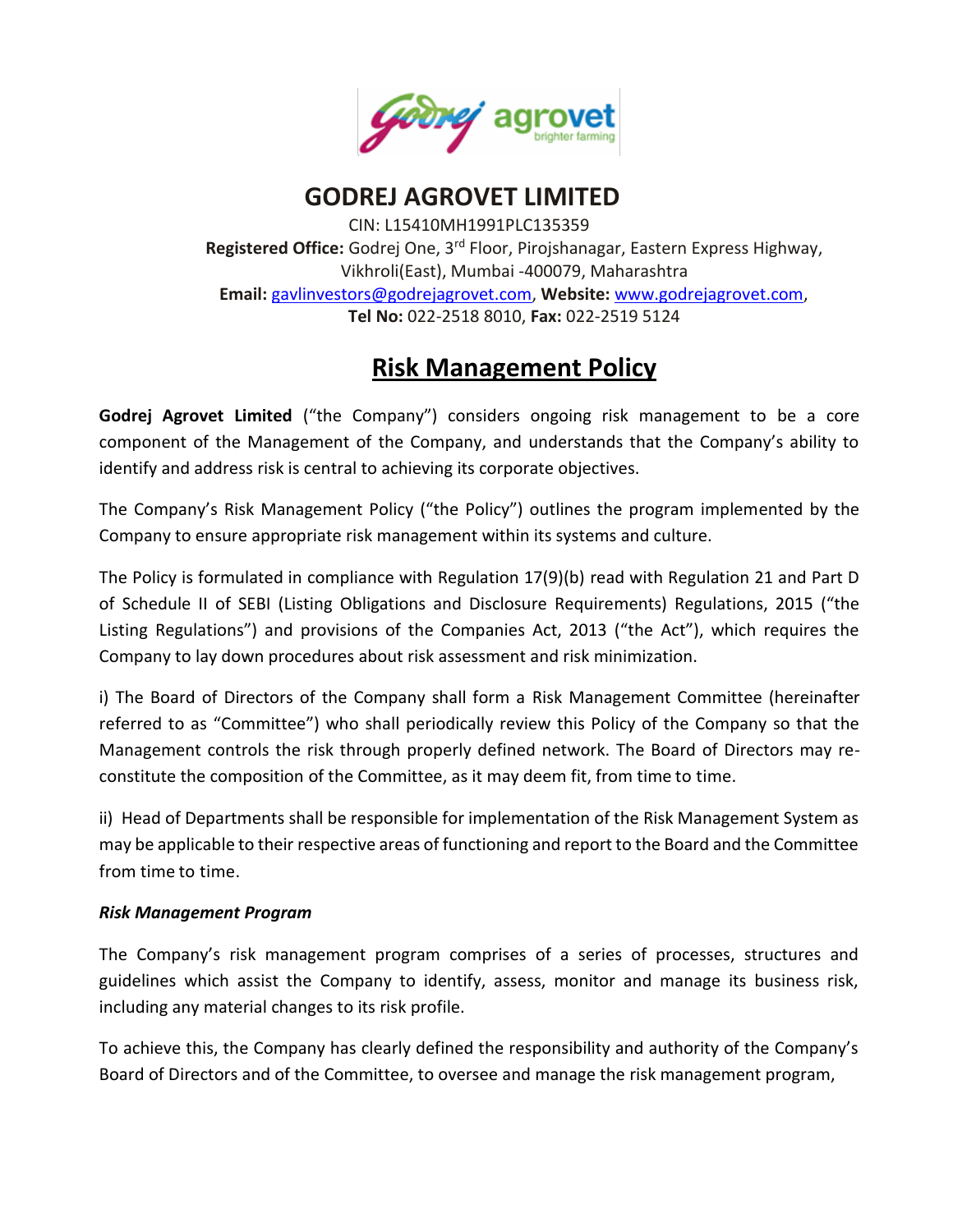while conferring responsibility and authority on the Company's senior management to develop and maintain the risk management program in light of the day-to-day needs of the Company. Regular communication and review of risk management practice provides the Company with important checks and balances to ensure the efficacy of its risk management program.

The key elements of the Company's risk management program are set out below.

## *Risk Identification*

In order to identity and assess material business risks, the Company defines risks and prepares risk profiles in light of its business plans and strategies. This involves providing an overview of each material risk, making an assessment of the risk level and preparing action plans to address and manage the risk.

The Company presently focuses on the following types of material risks:

- $\triangleright$  technological risks;
- $\triangleright$  strategic business risks;
- $\triangleright$  operational risks;
- $\triangleright$  quality risk;
- $\triangleright$  competition risk;
- $\triangleright$  foreign exchange risk;
- $\triangleright$  realization risk;
- $\triangleright$  cost risk;
- $\triangleright$  financial risks:
- $\triangleright$  human resource risks; and
- $\triangleright$  legal / regulatory risk.

## *Oversight and management Board of Director*

The Board of Directors ("the Board") is responsible for reviewing and ratifying the risk management structure, processes and guidelines which are developed and maintained by Committee and Senior Management. The Committee or Management may also refer particular issues to the Board for final consideration and direction.

## *Risk Management Committee*

The day to day oversight and management of the Company's risk management program has been conferred upon the Committee. The Committee is responsible for ensuring that the Company maintains effective risk management and internal control systems and processes, and provides regular reports to the Board on the effectiveness of the risk management program in identifying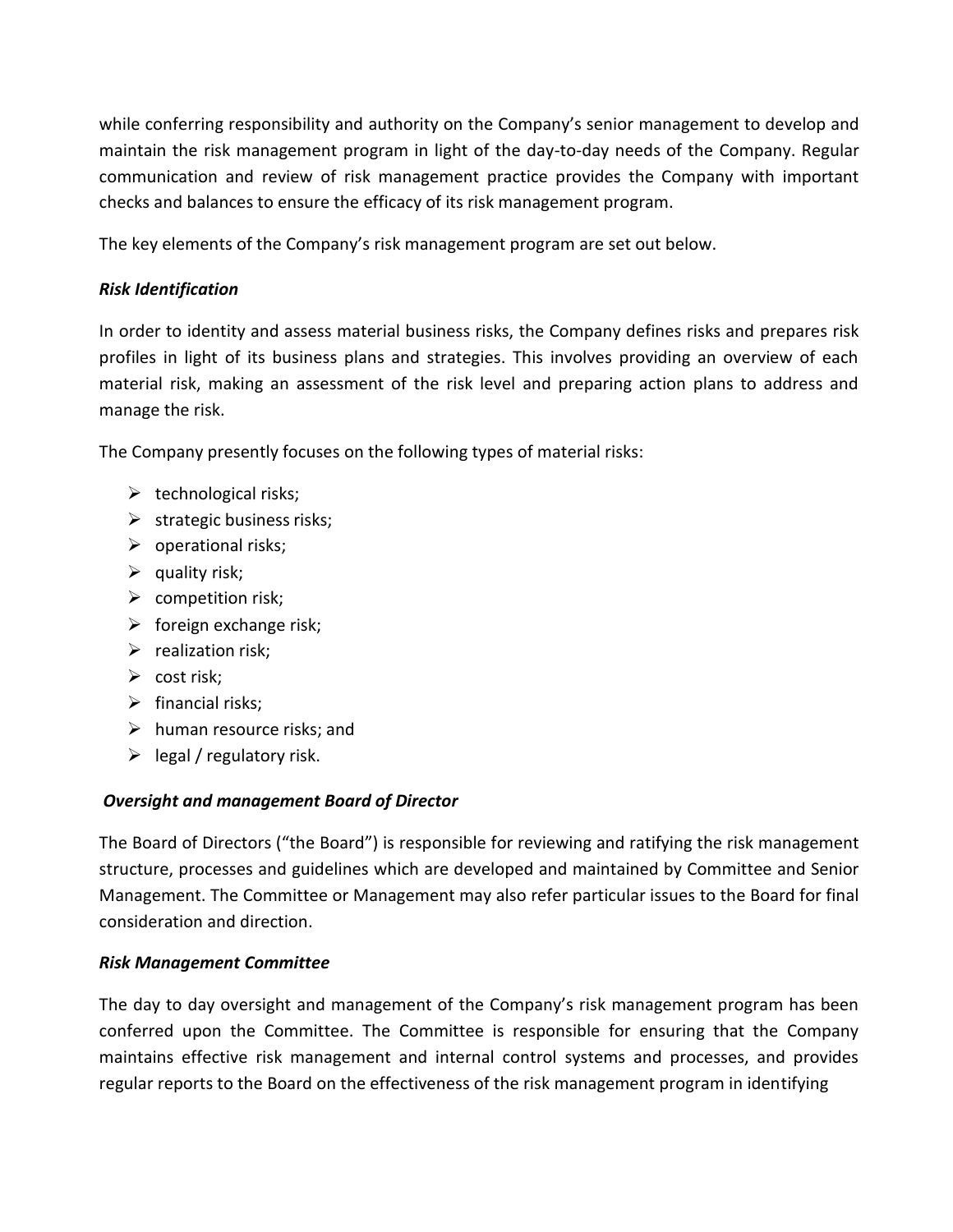and addressing material business risks. To achieve this, **the Committee is responsible for:**

- **a) Ensuring that appropriate methodology, processes and systems are in place to monitor and evaluate risks associated with the business of the Company;**
- **b) Formulating a framework for identification of internal and external risks specifically faced by the listed entity, in particular including financial, operational, sectoral, sustainability (particularly, ESG related risks), information, or any other risk as may be determined by the Committee;**
- **c) Formulating a Business Continuity Plan;**
- d) Managing and monitoring the implementation of action plans developed to address material business risks within the Company and its business units, and regularly reviewing the progress of action plans;
- e) Setting up internal processes and systems to control the implementation of action plans;
- f) Regularly monitoring and evaluating the performance of management in managing risk;
- g) Providing management and employees with the necessary tools and resources to identify and manage risks;
- h) Regularly reviewing and updating the current list of material business risks;
- i) Regularly reporting to the Board on the status of material business risks; and
- j) Ensuring compliance with regulatory requirements and best practices with respect to risk management;
- k) Monitoring and reviewing cyber security risks;
- l) Managing and monitoring all the compliances required as per the applicable guidelines issued by relevant authorities for the purpose of raising Trade Credit in the form of Buyers' Credit or Suppliers' Credit, whether Foreign Currency or Indian Currency Denominated Trade Credit;
- m) Regularly reviewing the applicable guidelines for hedging, with respect to Trade Credits raised, if any, issued by the concerned sectoral or prudential regulator in respect of foreign currency exposure;
- **n) To monitor and oversee implementation of the risk management policy, including evaluating the adequacy of risk management systems;**
- **o) To periodically review the risk management policy, at least once in two years, including by considering the changing industry dynamics and evolving complexity;**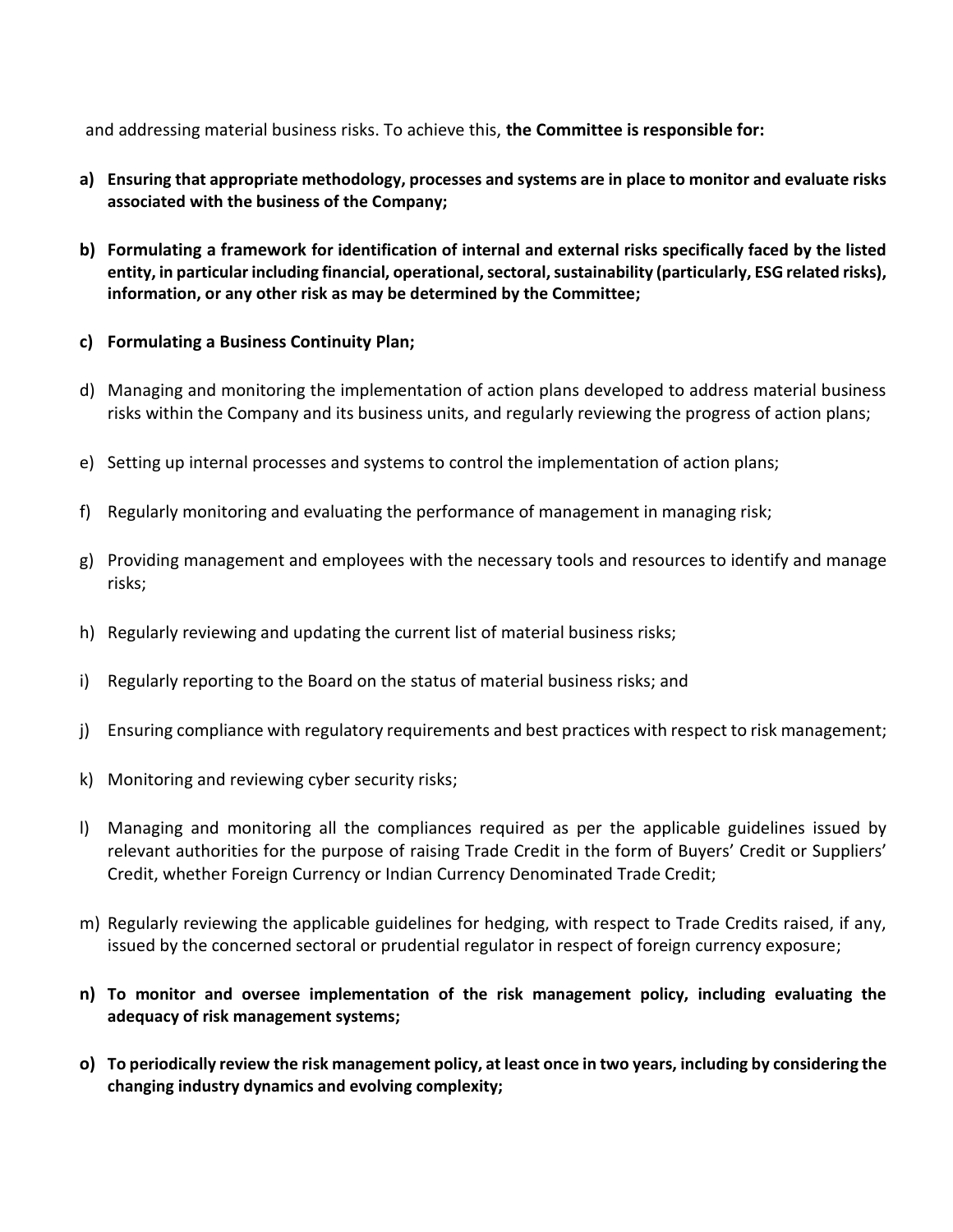- **p) To keep the board of directors informed about the nature and content of its discussions, recommendations and actions to be taken;**
- **q) To co-ordinate with other companies, in instances where there is any overlap with activities of such committees, as per the framework laid down by the Board of Directors.**

#### *Powers of the Committee:*

- **a) Appointment, removal and the terms of remuneration of the Chief Risk Officer (if any) shall be subject to review by the Committee;**
- **b) The Committee shall have powers to seek information from any employee, obtain outside legal or other professional advice and secure attendance of outsiders with relevant expertise, if it considers necessary.**

#### *Senior Management*

The Company's Senior Management is responsible for designing and implementing risk management and internal control systems which identify material risks for the Company and aim to provide the Company with warnings of risks before they escalate. Senior Management must implement the action plans developed to address material business risks across the Company and individual business units.

Senior Management should regularly monitor and evaluate the effectiveness of the action plans and the performance of employees in implementing the action plans, as appropriate. In addition, Senior Management should promote and monitor the culture of risk management within the Company and compliance with the internal risk control systems and processes by employees. Senior Management should report regularly to the Board regarding the status and effectiveness of the risk management program.

#### *Employees*

All employees are responsible for implementing, managing and monitoring action plans with respect to material business risks, as appropriate.

#### *Review of risk management program*

The Company regularly evaluates the effectiveness of its risk management program to ensure that its internal control systems and processes are monitored and updated on an ongoing basis. The division of responsibility between the Board, the Committee and the Senior Management aims to ensure the specific responsibilities for risk management are clearly communicated and understood. The reporting obligation of Senior Management and Committee ensures that the Board is regularly informed of material risk management issues and actions. This is supplemented by the evaluation of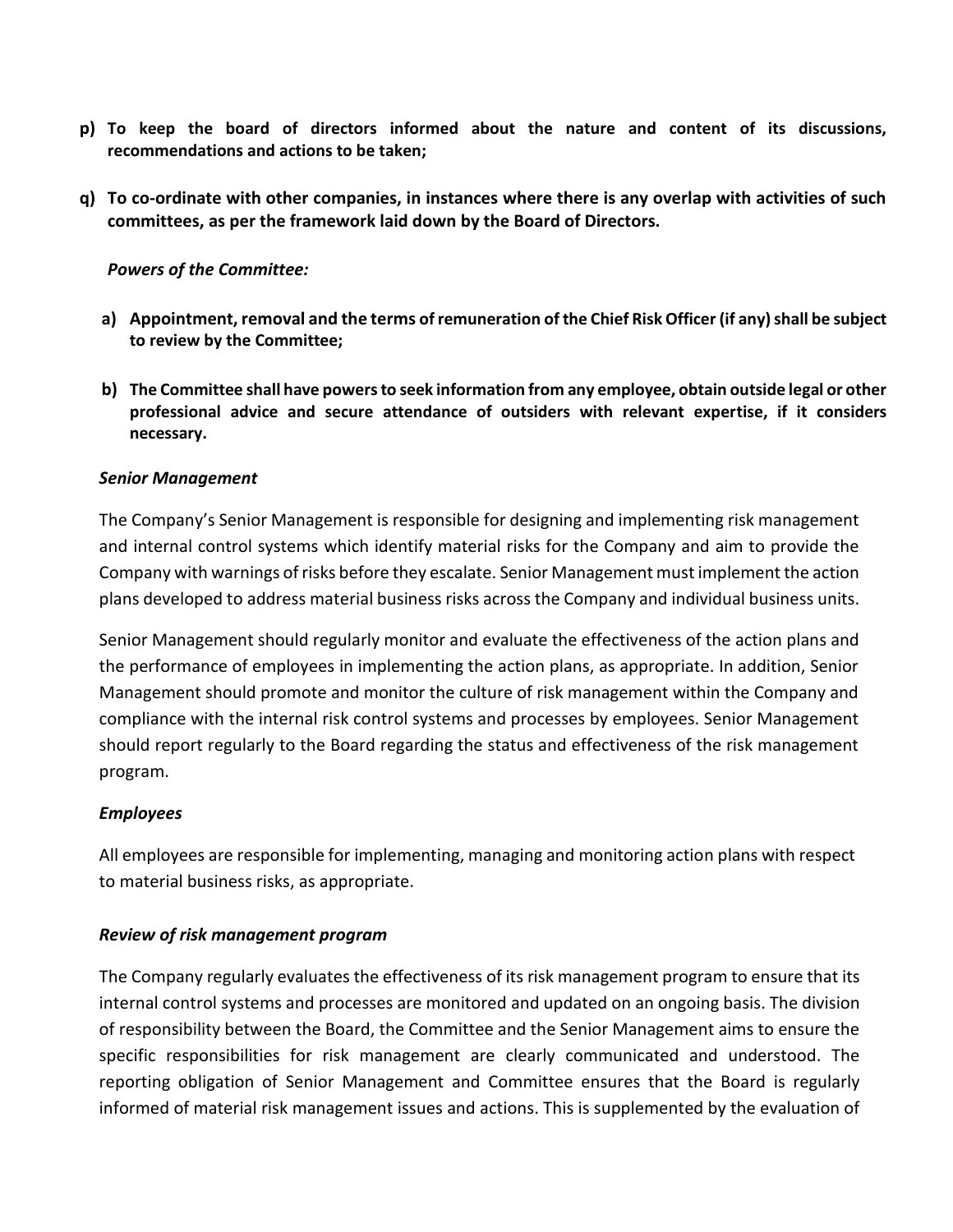the performance of risk management program, the Committee, the Senior Management and employees responsible for its implementation.

## *Risk Management System*

The Company has always had a system-based approach to business risk management. Backed by strong internal control systems, the current risk management framework consist of the following elements:

-Risk Management system is aimed at ensuring formulation of appropriate risk management policies and procedures, their effective implementation and independent monitoring and reporting by Internal Audit.

-A combination of centrally issued policies and divisionally-evolved procedures brings robustness to the process of ensuring business risks are effectively addressed.

-Appropriate structures have been put in place to effectively address inherent risks in businesses with unique / relatively high risk profiles.

- Ensuring proper procedures and mechanism exists for monitoring and reviewing cyber security risks.

A strong and independent Internal Audit Function at the corporate level carries out risk focused audits across all businesses, enabling identification of areas where risk managements processes may need to be improved. The Board reviews internal Audit findings, and provides strategic guidance on internal controls. Monitors the internal control environment within the Company and ensures that Internal Audit recommendations are effectively implemented.

The combination of policies and processes as outlined above adequately addresses the various risks associated with our Company's businesses. The Senior Management of the Company periodically reviews the risk management framework to maintain its contemporariness so as to effectively address the emerging challenges in a dynamic business environment.

#### **Commodity Risks:**

GAVL is exposed to commodity risks on a routine basis due to multiple commodities (imported or domestically procured) utilized in its manufacturing operations.

Such risks are managed by tracking the commodity prices on a daily basis taking physical position of commodity as well as entering into fixed price contracts with the domestic and overseas suppliers in order to hedge price volatility.